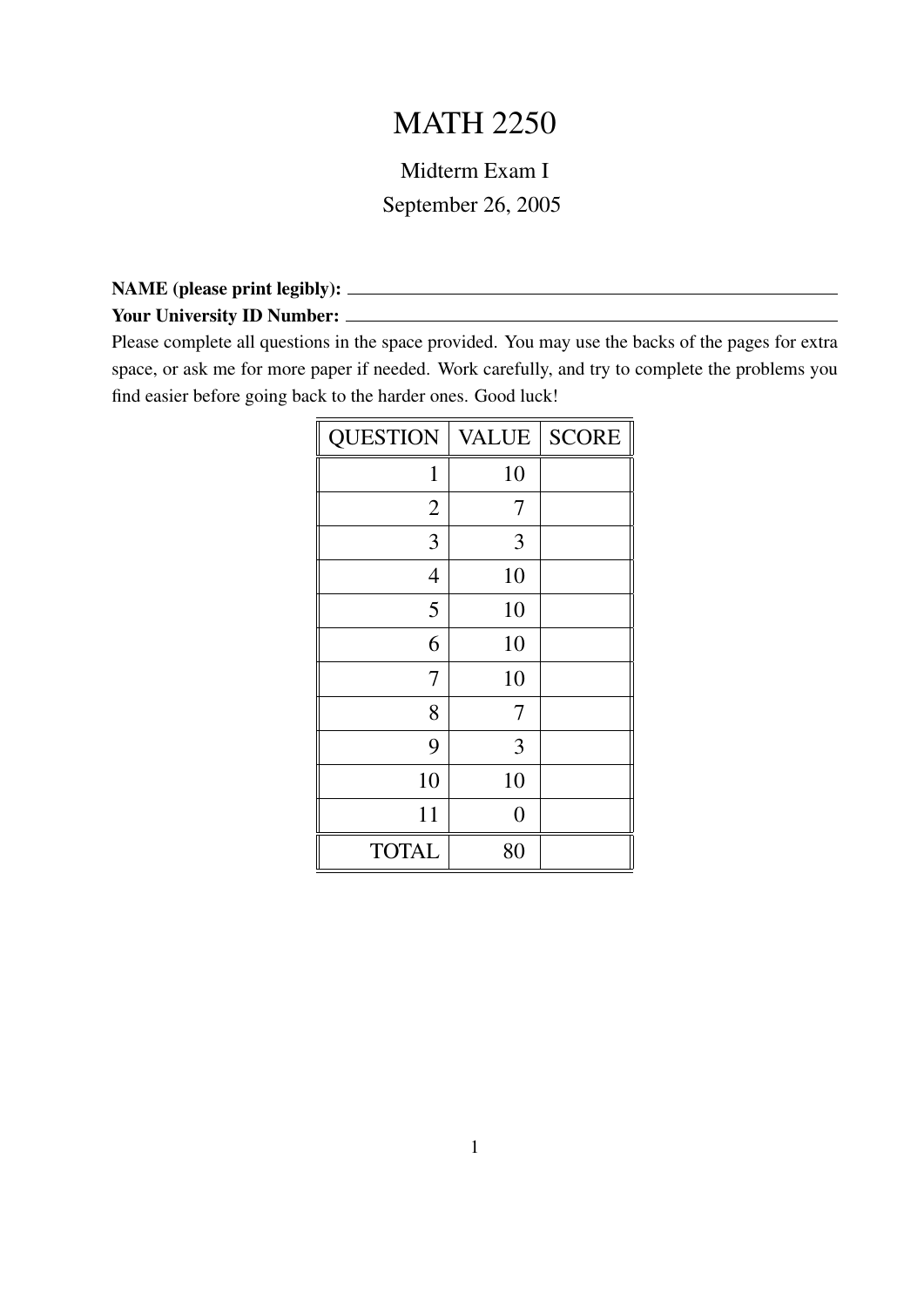1. (10 points) Three-way matching. Match the names of the derivative rules in the left column with the functions in the middle column and the derivatives in the right-hand column so that each rule is matched with its definition. Draw lines from one column to the next to indicate your choices.

| a. Chain Rule    | $\frac{d}{dx} f(x)$<br>$\overline{dx}$ $\overline{q(x)}$ | $= f'(x)g(x) + g'(x)f(x).$                           |
|------------------|----------------------------------------------------------|------------------------------------------------------|
| b. Product Rule  | $\frac{d}{dx}f(g(x))$                                    | $=$ $\frac{f'(x)g(x)-g'(x)f(x)}{g(x)}$<br>$(a(x))^2$ |
| c. Quotient Rule | $\frac{d}{dx}f(x)g(x)$                                   | $= f'(g(x))g'(x).$                                   |

2. (7 points) Use the definition of the derivative as a limit to find the derivative of

$$
f(x) = \sqrt{3x + 2}.
$$

You will receive no credit on this problem for doing the derivative using the ordinary differentiation laws. (But see Problem 3.)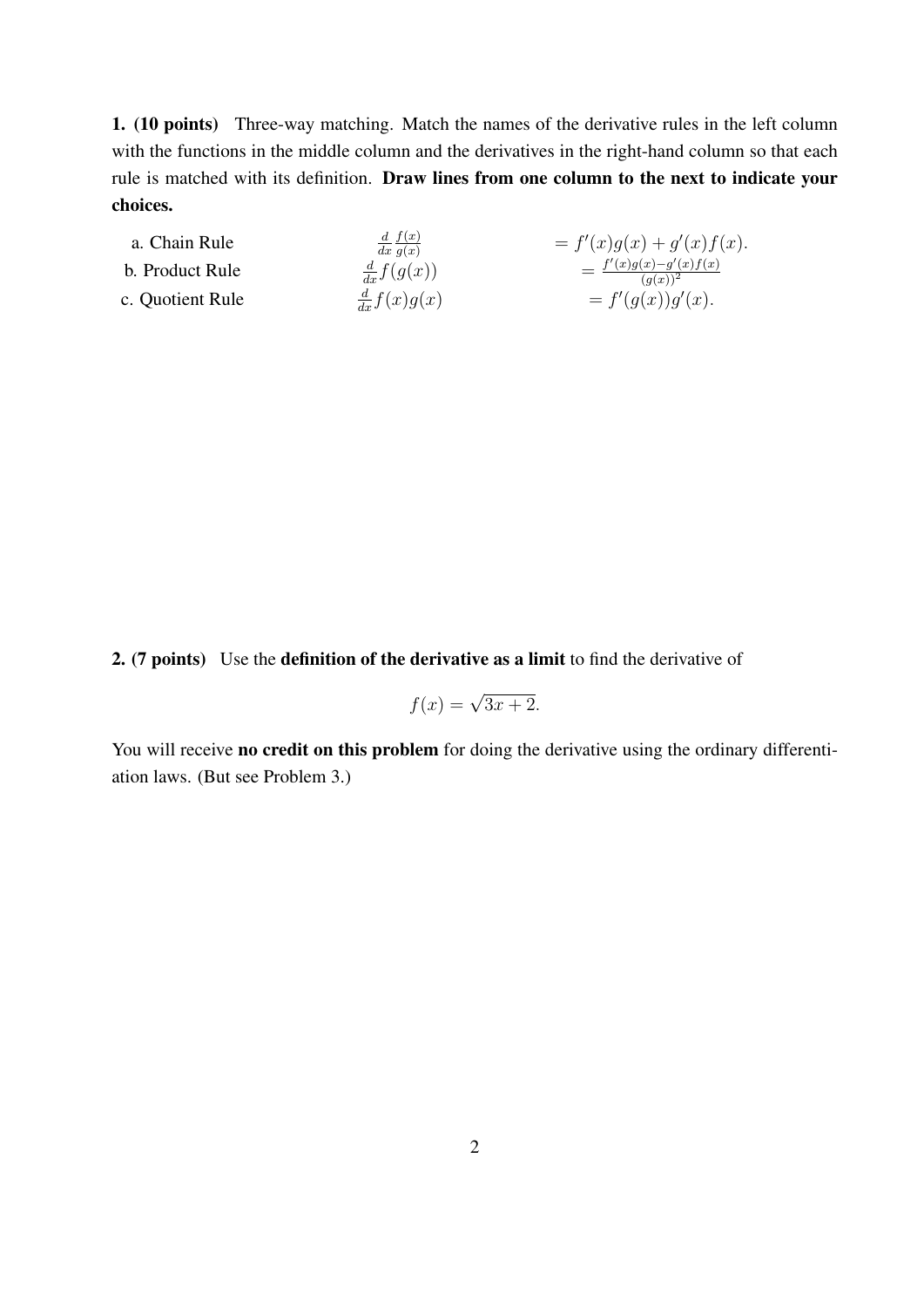3. (3 points) Use any method to find the derivative of

$$
f(x) = \sqrt{3x + 2}.
$$

Your answer here should agree with your answer in Question 2.

ANSWER:

4. (10 points) Find the derivative of

$$
f(x) = \frac{7x^2 + 4}{5x^2 + 3}.
$$

Please do *not* simplify your answer.

ANSWER: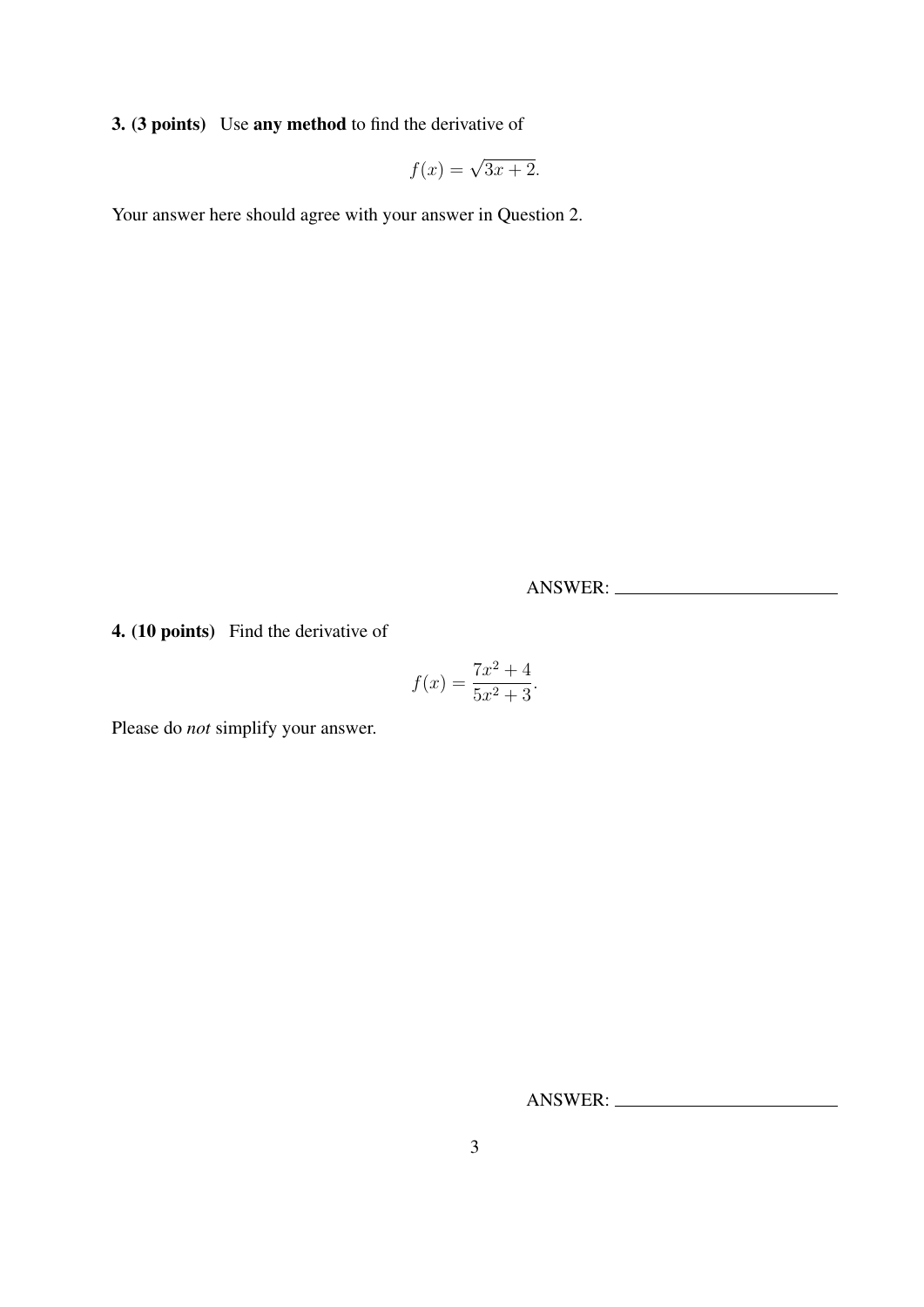5. (10 points) Find the derivative of

$$
f(x) = 10^x \sin(3x + 2).
$$

Please do *not* simplify your answer.

ANSWER:

6. (10 points) Find the derivative of

$$
f(x) = \arctan(10x^4 + 5x).
$$

Please do *not* simplify your answer.

ANSWER: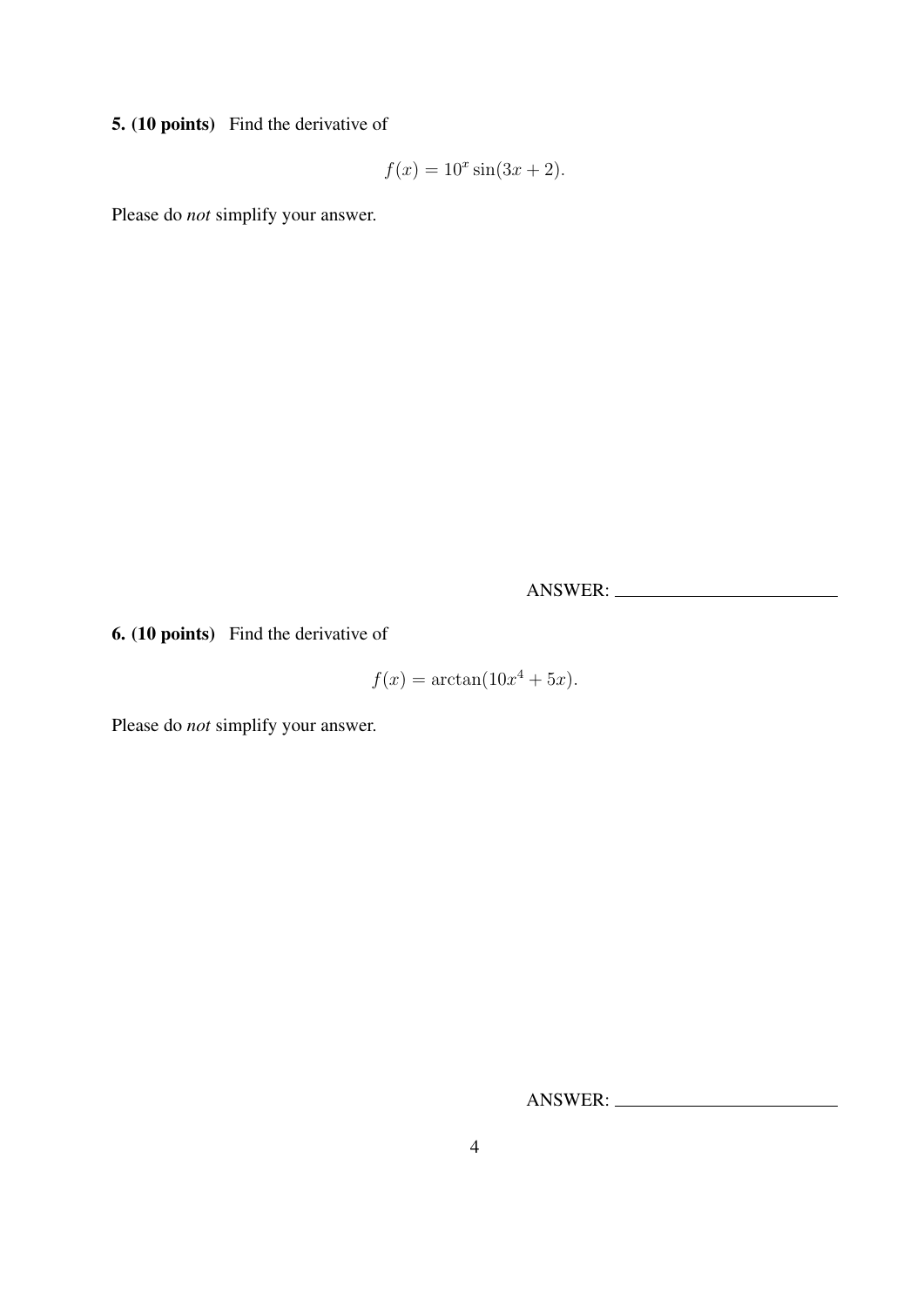**7.** (10 points) Use implicit differentiation to find  $\frac{dy}{dx}$  assuming that

$$
2xy + y^2 = x + y.
$$

Please do *not* simplify your answer.

ANSWER:

8. (7 points) It is true that

$$
\sin(\pi/4) = \frac{1}{\sqrt{2}} \quad \text{and} \quad \cos(\pi/4) = \frac{1}{\sqrt{2}}.
$$

Use these facts to find the equation for the tangent line to  $y = \tan(x)$  through the point  $(\pi/4, 1)$ .

ANSWER:

9. (3 points) Use the tangent line that you found in Problem 8 to find an approximation to the value of  $tan(\pi/4 + 0.1)$ . There is no need to simplify your answer.

ANSWER: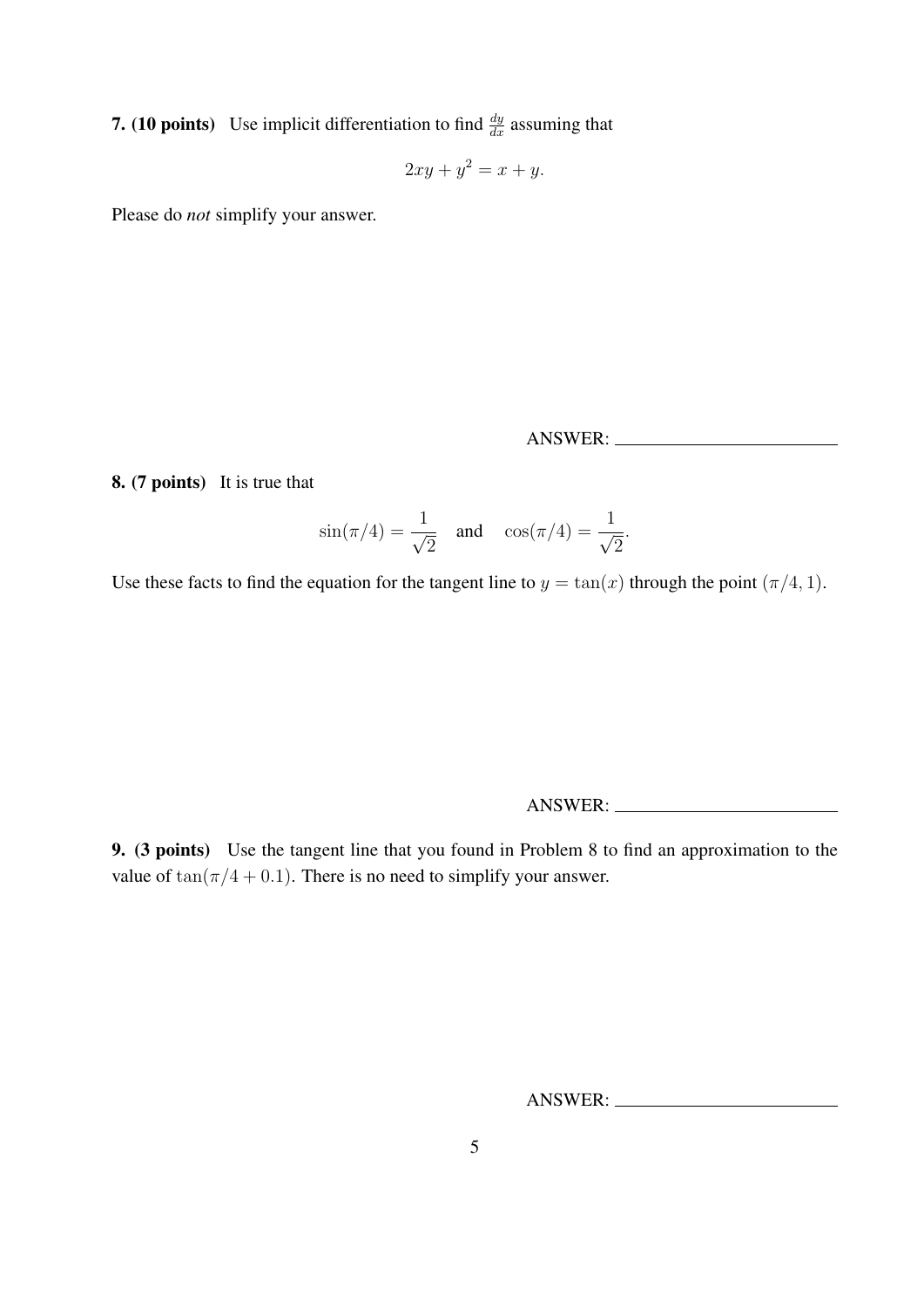#### 10. (10 points) Let

$$
f(x) = \frac{e^{\sin x}(5x+4)^2 \cos(x)}{\arcsin(x)\ln x}
$$

Find the derivative of  $f(x)$ . **Hint:** Logarithmic differentiation could help here (but you are not required to use it). Please don't attempt to simplify your answer– in particular, if  $f(x)$  appears in your answer, you are welcome to simply write " $f(x)$ ", rather than copying out the definition above.